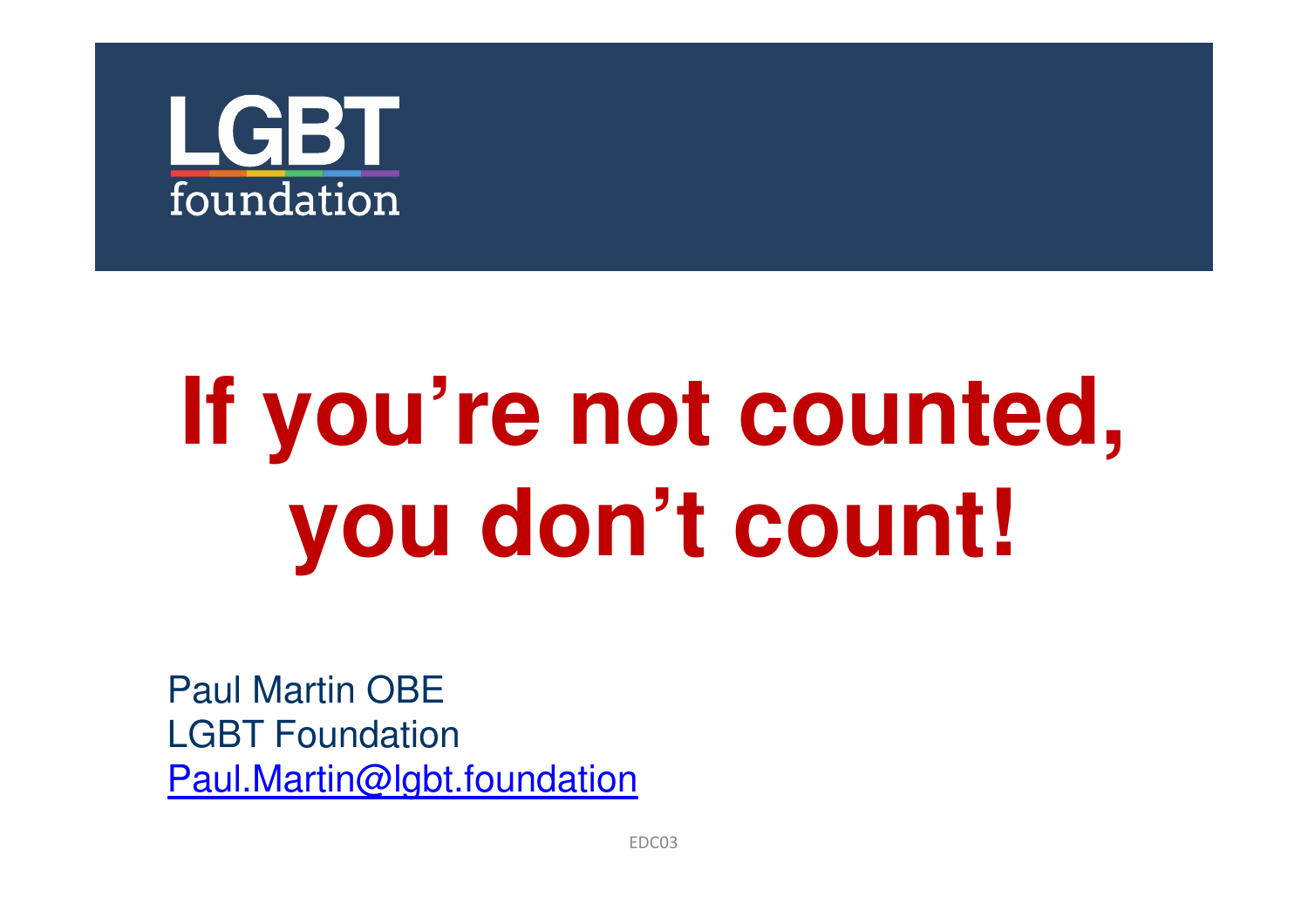### **The Information Standard**

The SOM Information Standard went live on October 5th2017.

It provides the mechanism for recording the sexual orientation of all patients/ service users aged 16 years and over across all health services and Local Authorities with responsibilities for adult social care in England, for the purposes of compliance with the Equality Act 2010

**http://content.digital.nhs.uk/isce/publication/sexual-orientationmonitoring**

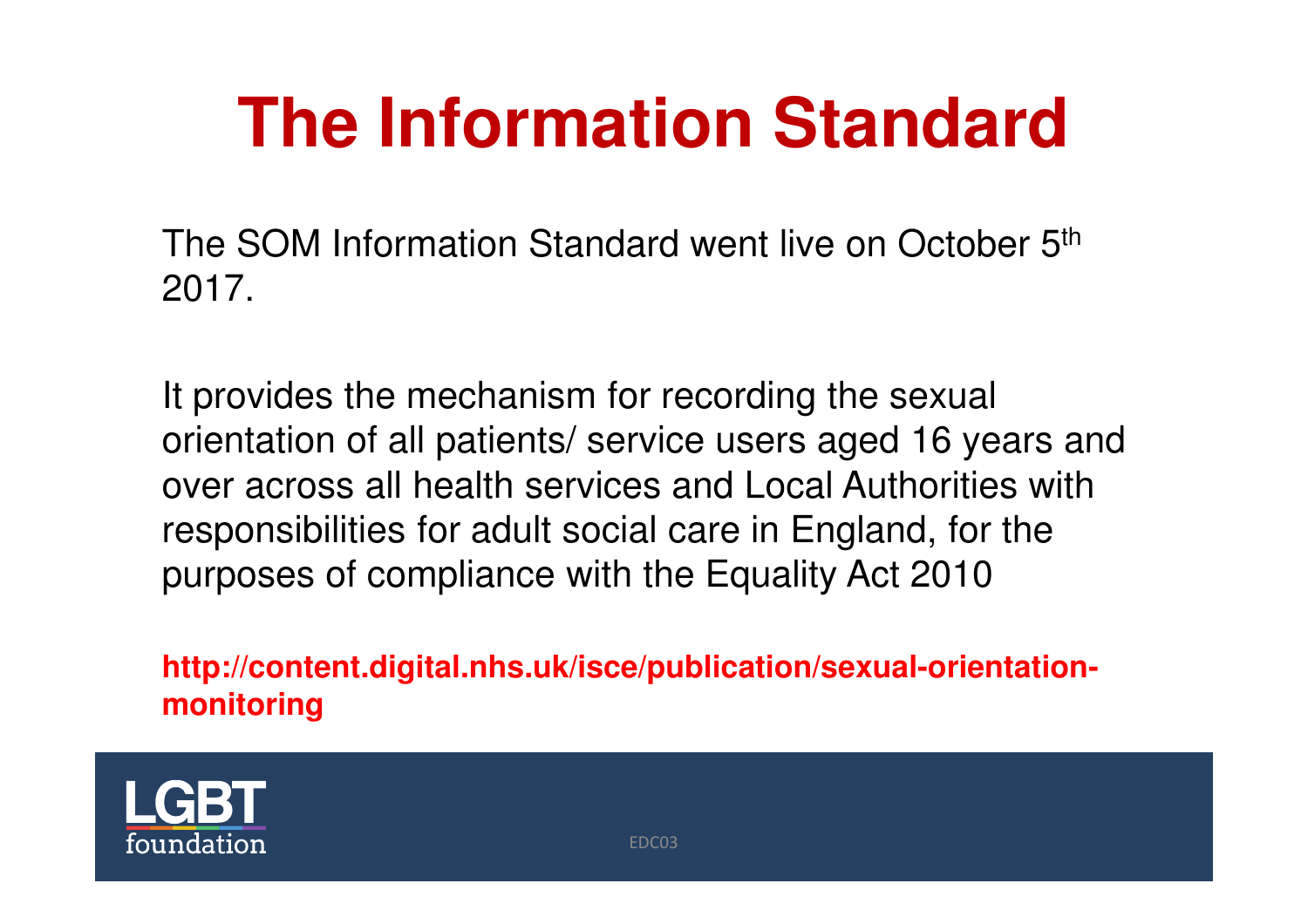#### **Mail**Online

It's idiotic! MP blasts moves to make doctors ask if you are gay: Critics brand questions a waste of GPs' time and intrusive

### **Mail**Online

Doctors are ordered to ask patients if they are gay: NHS bows to pressure from equal rights lobby to insist that GPs have to record every patient's sexuality

The Telegraph NHS faces doctors' rebellion over 'intrusive' sexual orientation question

#### **THE & SOB TIMES**

#### NHS doctors to quiz all patients on their sex lives



**SEXUAL HEALING GPs to ask patients** their SEXUALITY after NHS bows to equal rights pressure

**Mirror** 

NHS staff to be allowed to quiz patients on their sexual orientation

### attitude

'AS A GAY MAN, I SERIOUSLY DISAGREE WITH BEING MADE TO TELL **MY DOCTOR MY SEXUALITY' (OPINION)** 



**BBC** 

NHS patients to be asked about sexuality

#### **NewStatesman**

**Outcry over the NHS asking about** sexuality shows why it's necessary

#### **Pink News**

NHS doctors to start asking patients about their sexuality

**X** INDEPENDENT

Doctors to quiz patients on sexual orientation under NHS plans

#### theguardian

Gay rights activists welcome NHS questioning of patients over sexuality

'Intrusive' NHS to question patients on their sexuality

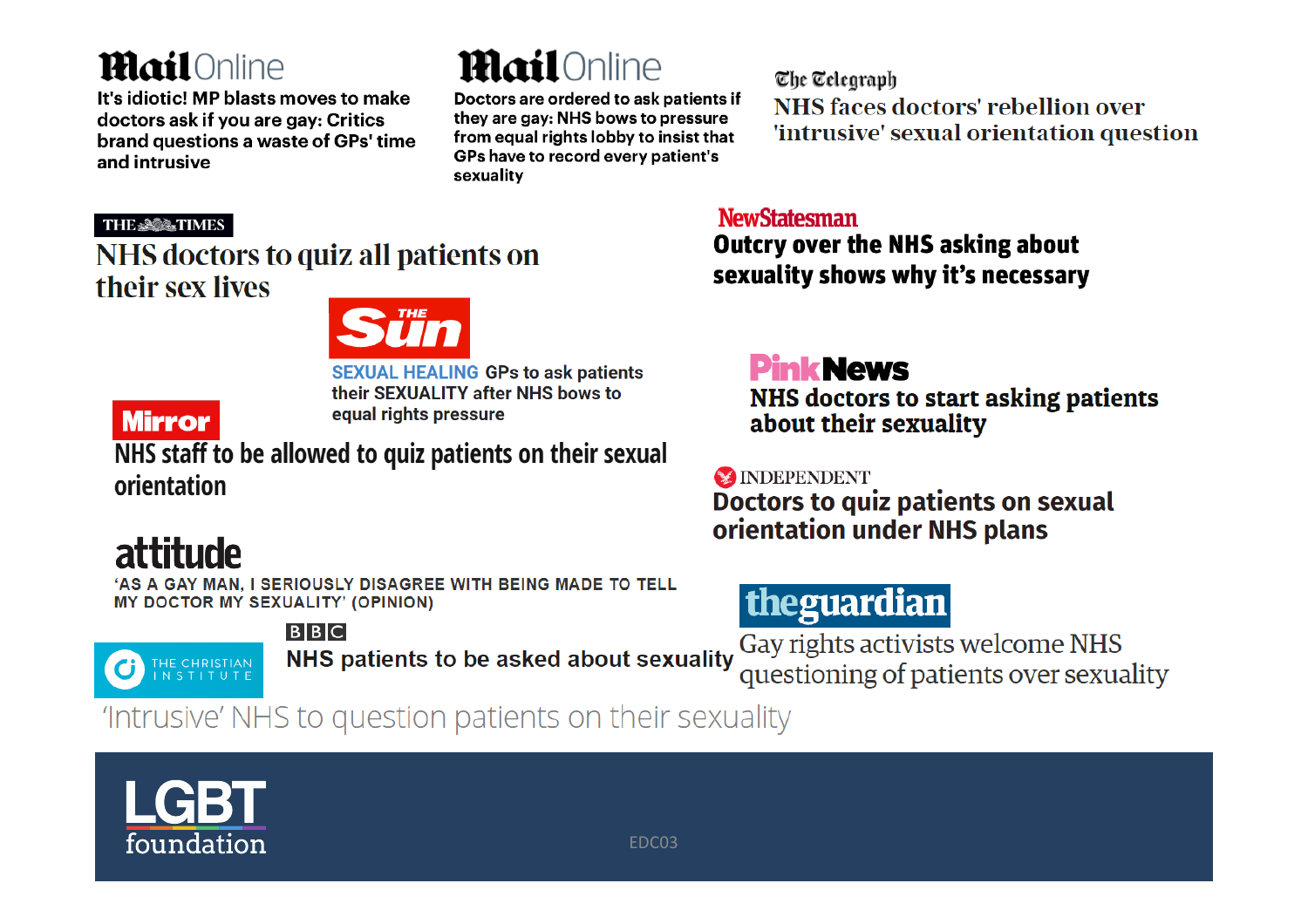### **Where we are**

- Multi-agency T&F Group has worked over the last 4 years
- 2 SOM E-learning modules with HEE, LGBT Foundation & Stonewall
- Patient facing FAQs & NHS England FAQs
- 6 Regional engagement events
- $\bullet$ Learning sessions with regional NHS E&D leads
- SOM Good Practice Guide
- Inclusion of SOM in key data sets
- Early Adopters group with NHS Employers

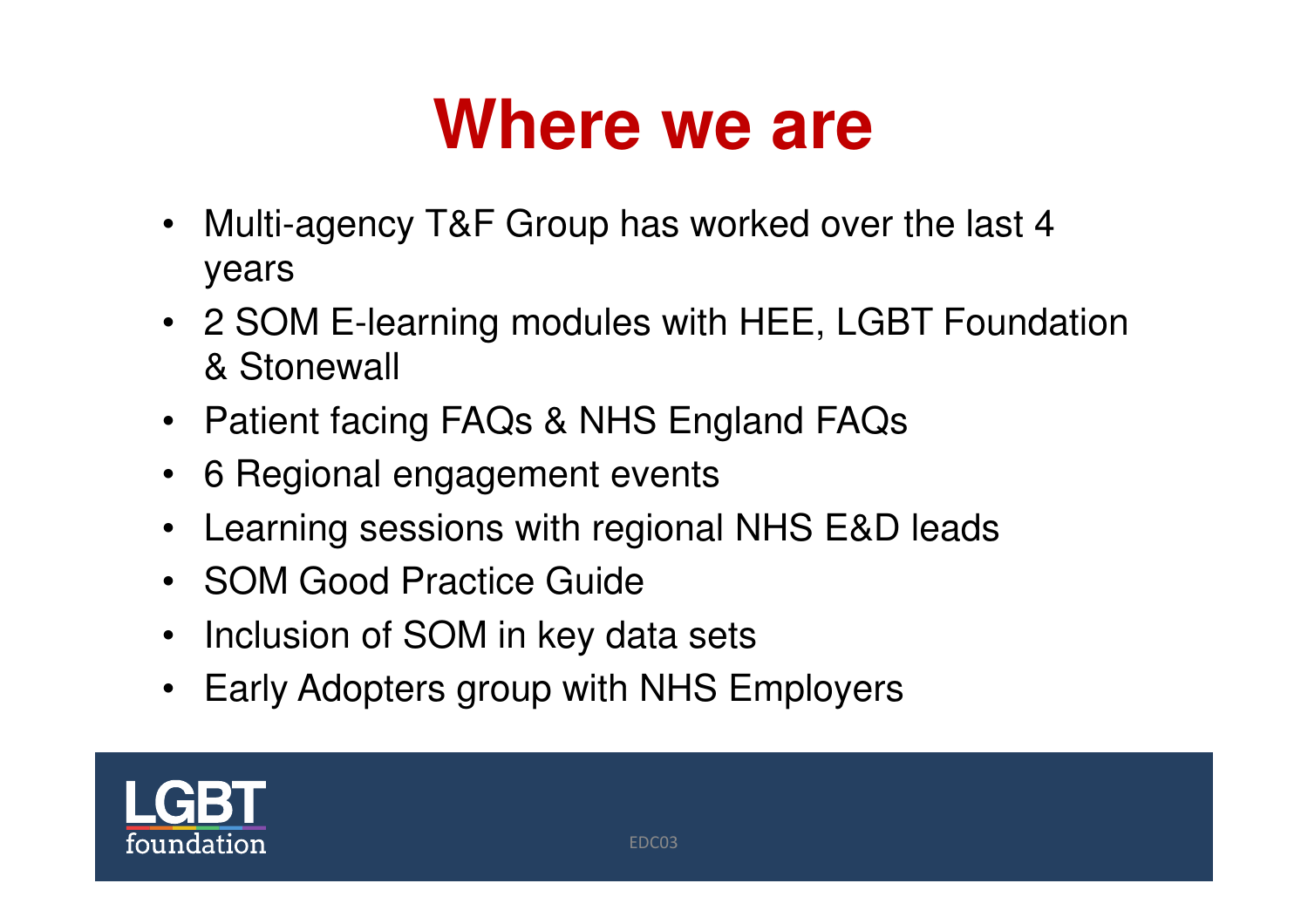### **Greater Manchester**

- Jon Rouse welcome message
- Letter from Nicky O'Connor & Paul Martin to all parts of the GM system
- Working Group
- Access & digital fund from GMHSCP for acute trusts
- Pride in Practice 95 out of 501 GP Practices
- Ambition of Whole System Approach to SOM implementation
- Explore how data can be utilised

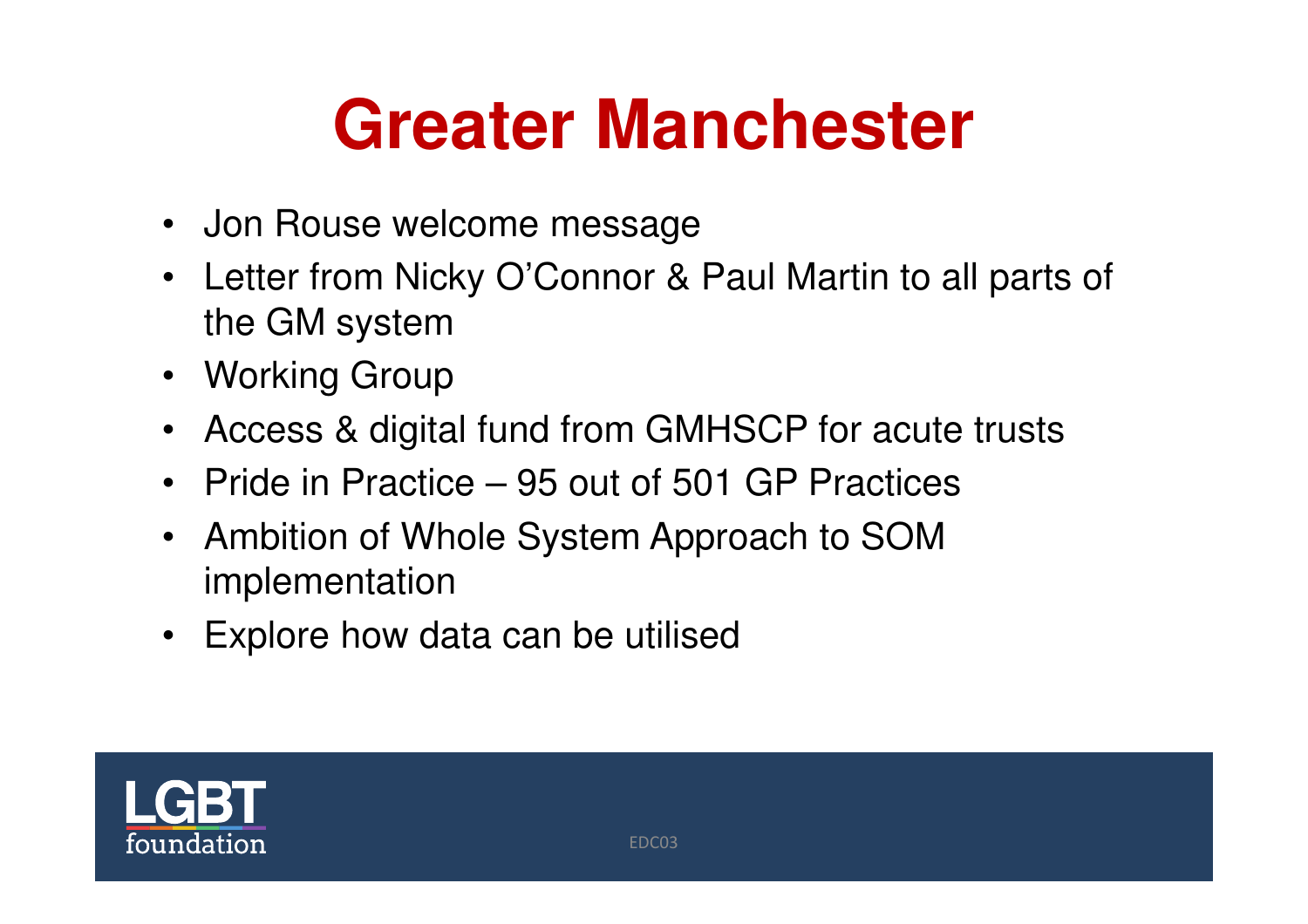## **A Person's Identity Matters**

- Can improve the service you receive, e.g. referral to specialist services, faster diagnosis
- Monitoring helps create an environment of openness, which makes it easier for you to discuss personal issues, or those relating to your sexual orientation
- Monitoring helps add to an evidence base around LGB need. Once sufficient evidence is gathered, services can be tailored towards these needs which will help to reduce inequalities and improve access

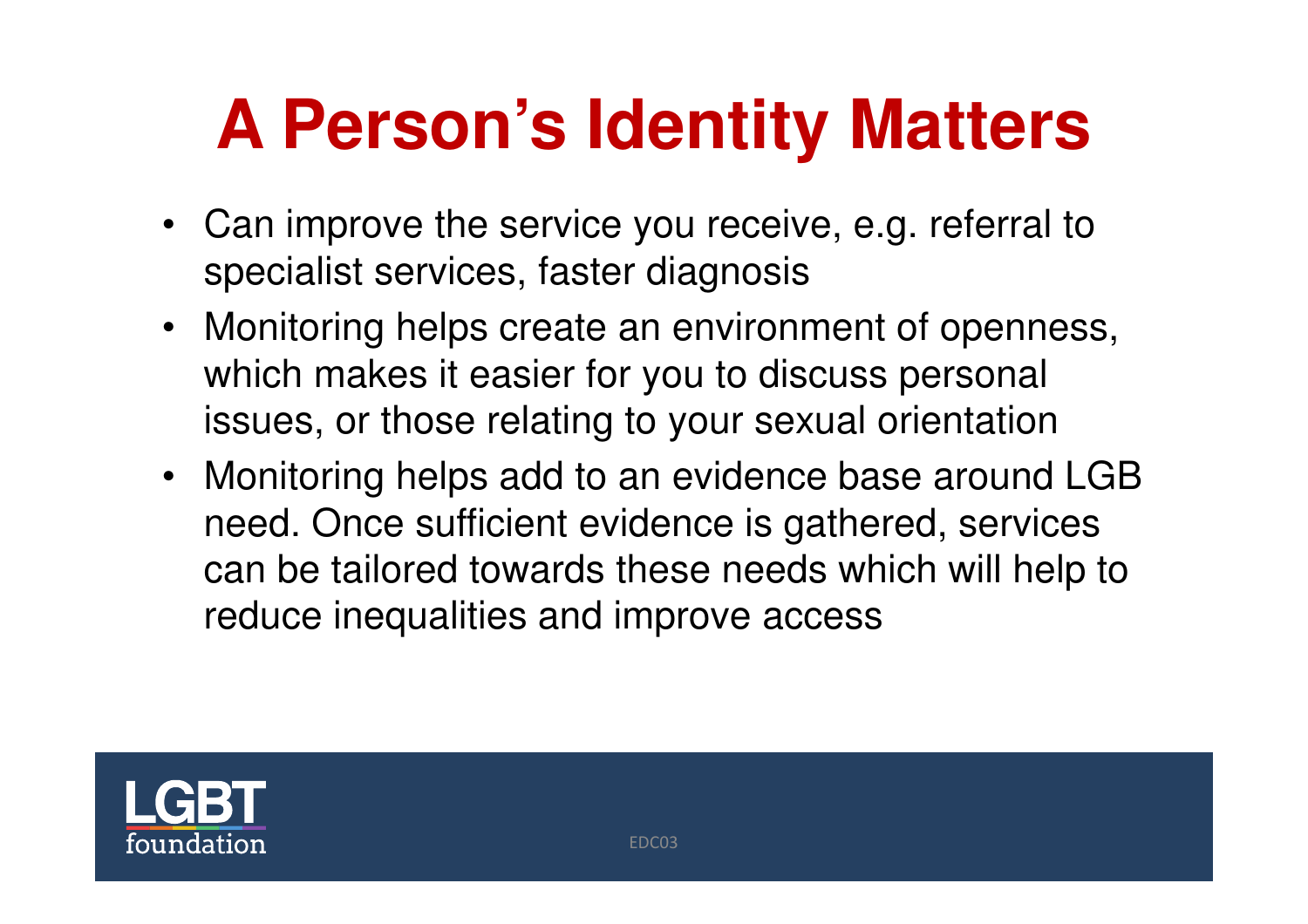# **Next Steps**

- Inclusion of SOM in CCG contracts
- NHS 5 Year Forward View
- $\bullet$ CQC
- SPINE
- $\bullet$ Implementation of SOM Action Plan
- Use of the data to inform service provision
- Information Standard expected impact 50% compliant by April 2018, 100% compliant by April 2019

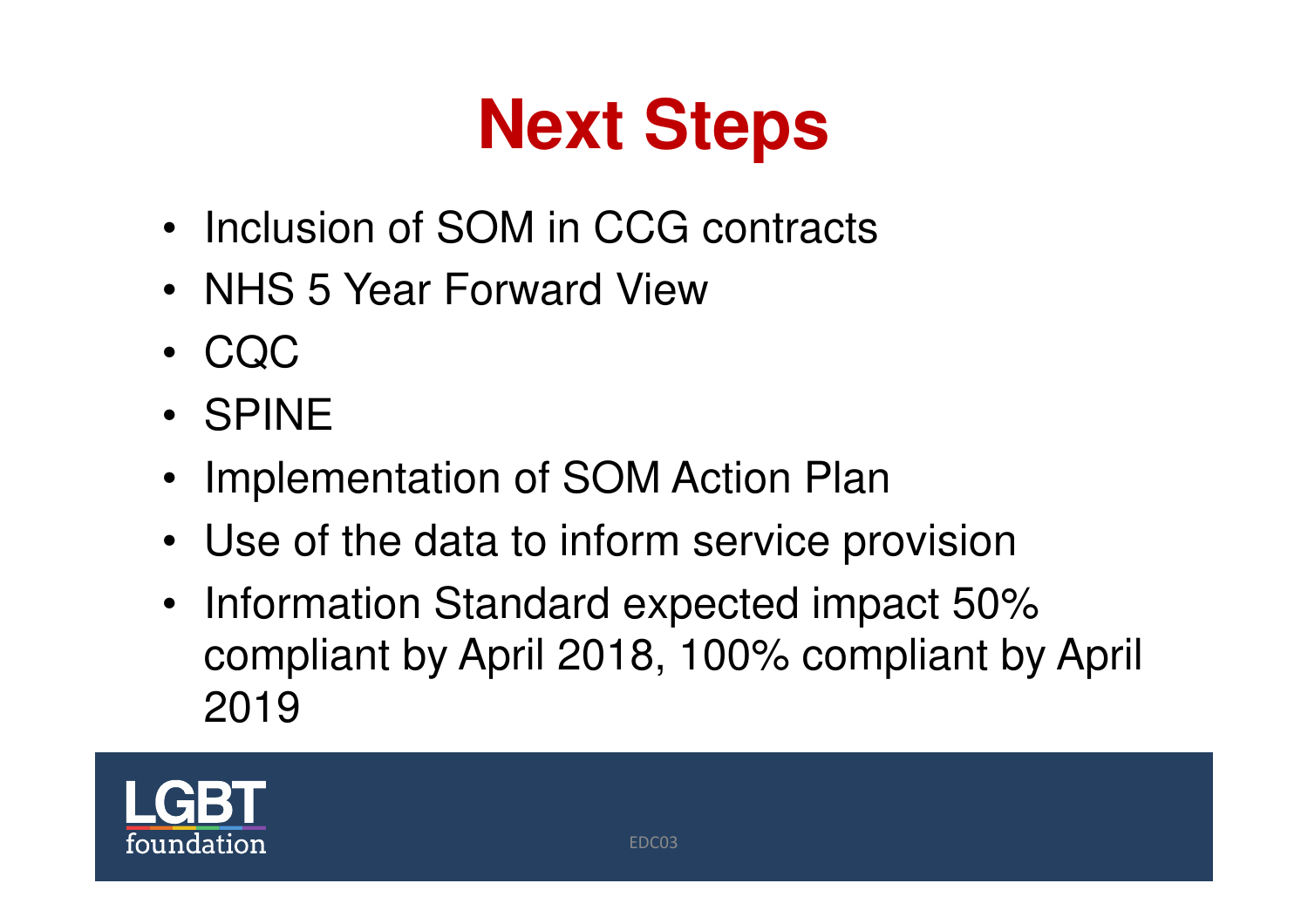## **Coming down the tracks…**

- Likely review of Gender Recognition Act (Summer 2018)
- $\bullet$ Likely inclusion of SOM in 2021 census
- $\bullet$ GEO LGBT national survey results (Summer 2018)
- $\bullet$ GEO SOM whole Government harmonisation project
- Equality objective 3: To improve the experience of LGBTpatients and improve LGBT staff representation.
	- Target 4: To develop and deliver an effective engagement programme and secure feedback on the roll-out and take up of the SOM Standard within NHS England and across the NHS (2017/18).
	- Target 5: To support and facilitate appropriate monitoring of the implementation and take up of the SOM Standard within NHS England and across the NHS (2017/18, 2018/19 & 2019/20).

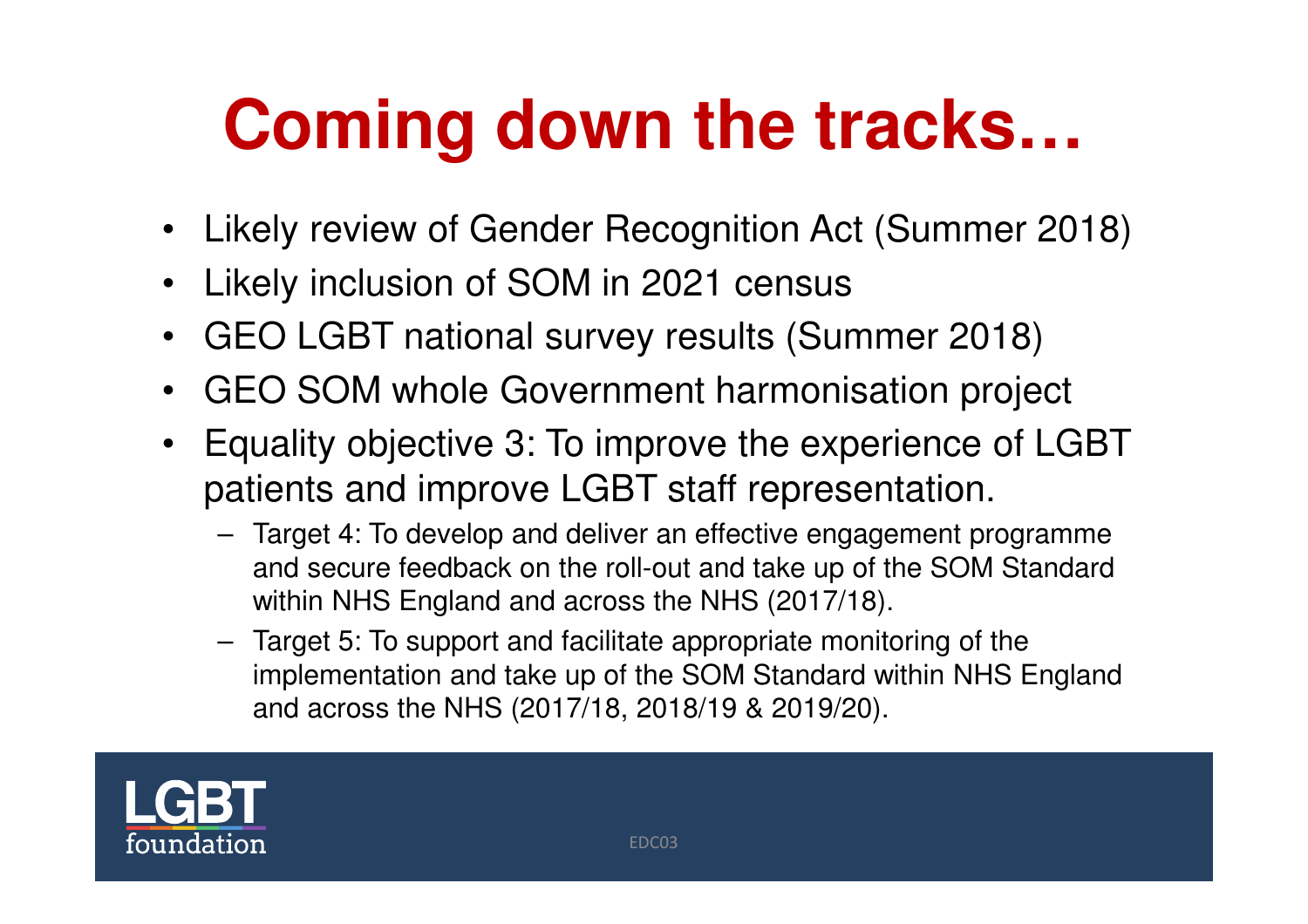### **Where as a priority within the H&SC system is the SOM Info Standard?**

- •System leaders?
- •Resources?
- •Action Plan?
- •Engagement?
- •Communication?